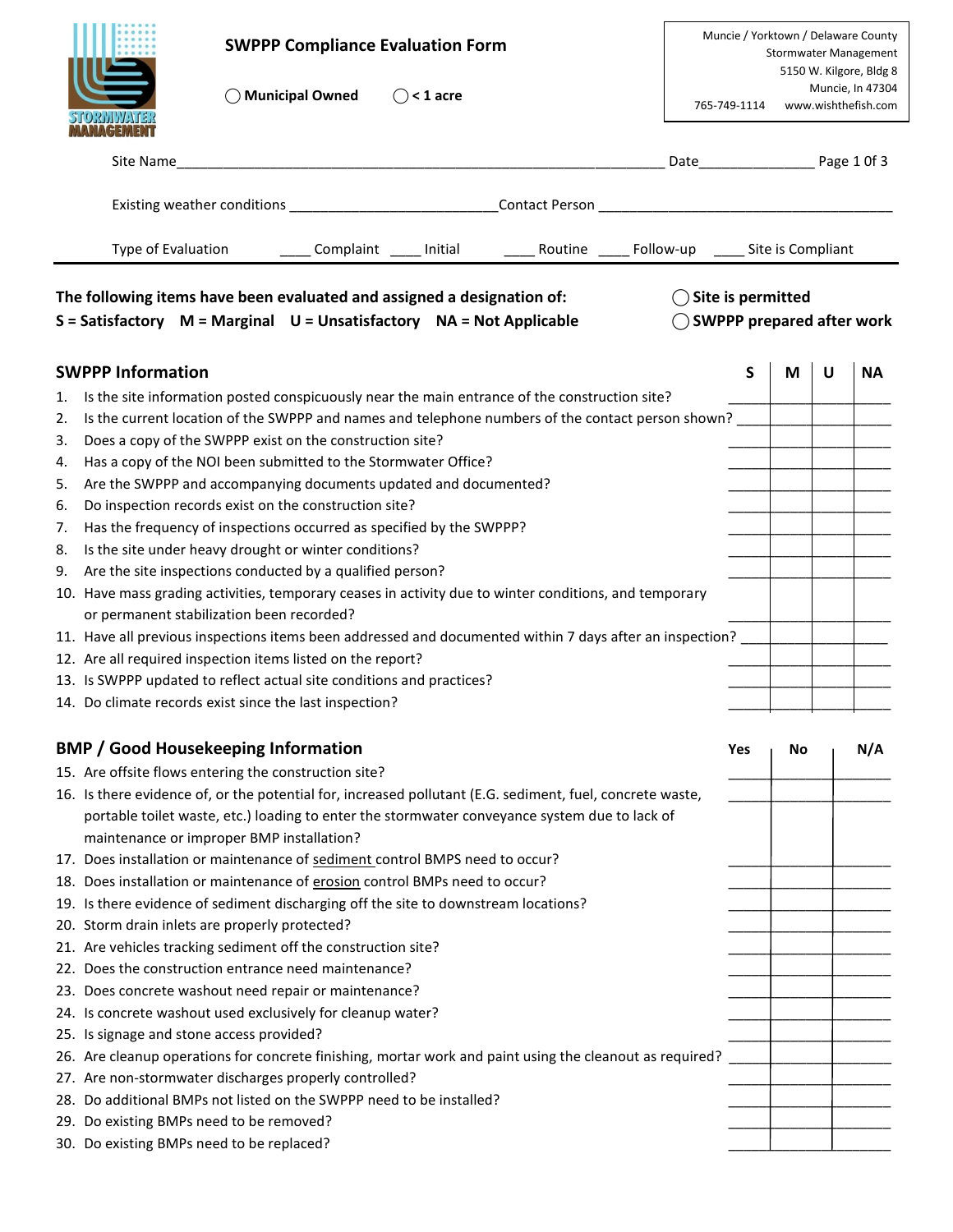|                                                                                                                                                                                                                                                                           | Yes | No | N/A |
|---------------------------------------------------------------------------------------------------------------------------------------------------------------------------------------------------------------------------------------------------------------------------|-----|----|-----|
| 31. Is there a fueling station located on the construction site?                                                                                                                                                                                                          |     |    |     |
| 32. Is a Spill Kit available near the fueling area?                                                                                                                                                                                                                       |     |    |     |
| 33. Are there visible spills or leaks?                                                                                                                                                                                                                                    |     |    |     |
| 34. Are fuel tanks located at least 50 feet away from stormwater conveyance systems?                                                                                                                                                                                      |     |    |     |
| 35. Are other hazardous materials stored on site properly maintained?                                                                                                                                                                                                     |     |    |     |
| 36. Are portable toilets located away from storm drains and secured?                                                                                                                                                                                                      |     |    |     |
| 37. Is construction debris properly managed on the construction site?                                                                                                                                                                                                     |     |    |     |
| 38. Does dumpster need to be emptied?                                                                                                                                                                                                                                     |     |    |     |
| 39. Is dewatering occurring on the construction site?                                                                                                                                                                                                                     |     |    |     |
| 40. Is dewatering being managed properly?                                                                                                                                                                                                                                 |     |    |     |
| 41. Is the site having a negative impact on the point of discharge?                                                                                                                                                                                                       |     |    |     |
| 42. Have all disturbed areas that have been inactive for 14 days or more been stabilized?                                                                                                                                                                                 |     |    |     |
| 43. Are all natural resource areas properly protected?                                                                                                                                                                                                                    |     |    |     |
| 44. Are discharge points and receiving waters free from sediment?                                                                                                                                                                                                         |     |    |     |
| 45. Are discharges suspected since last inspection?                                                                                                                                                                                                                       |     |    |     |
| 46. Are discharges present now?                                                                                                                                                                                                                                           |     |    |     |
| 47. Is stabilization effected by snow cover ______Drought ______Excessive ________Rain                                                                                                                                                                                    |     |    |     |
| $\bigcirc$ Install an appropriate sediment control practice between construction areas and lower lying areas.                                                                                                                                                             |     |    |     |
|                                                                                                                                                                                                                                                                           |     |    |     |
|                                                                                                                                                                                                                                                                           |     |    |     |
| $\bigcirc$ Remove accumulated sediment from: $\bigcirc$ Sediment traps/basins $\bigcirc$ behind silt fence/straw bales $\bigcirc$ around storm drain inlet<br>protection devices $\bigcirc$ streets and gutters (do not flush with water)                                 |     |    |     |
| ◯ Temporary seed, fertilize and/or mulch                                                                                                                                                                                                                                  |     |    |     |
|                                                                                                                                                                                                                                                                           |     |    |     |
| $\bigcirc$ Protect storm drain inlets: $\bigcirc$ curb inlets $\bigcirc$ drop inlets                                                                                                                                                                                      |     |    |     |
| $\bigcirc$ Reshape and stabilize side slopes of: $\bigcirc$ sediment traps/basins $\bigcirc$ detention/retention basins<br>(Channels                                                                                                                                      |     |    |     |
| $\bigcirc$ Empty or securely cover dumpster $\bigcirc$ Replace concrete washout $\bigcirc$ Cleanup tracking $\bigcirc$ Redress entrance with #2 stone                                                                                                                     |     |    |     |
| $\bigcirc$ Place greater emphasis on erosion and sediment control on building sites; contractors, subcontractors, material vendors and<br>others should be made aware of erosion and sediment control requirements. Sediment tracked into the street shall be removed (do |     |    |     |

**⃝** Documentation incomplete: **⃝** Posting **⃝** Self-Inspection reports